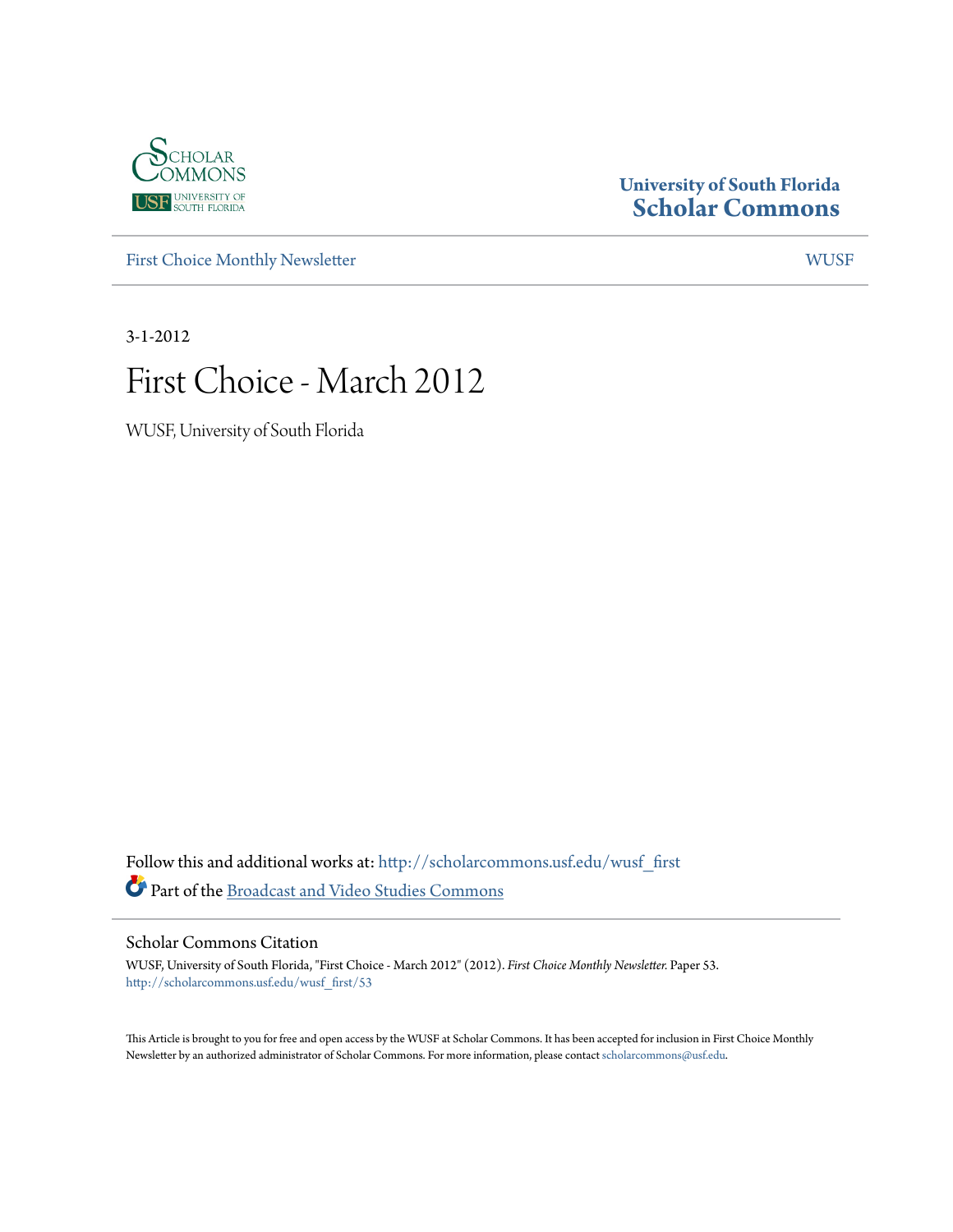# firstchoice

FOR INFORMATION, EDUCATION AND ENTERTAINMENT • MARCH 2012



# wusftv Big Band **Vocalists**

**This special, hosted by Nick Clooney and Peter Marshall, pays homage to the "crooners" and "canaries" of the 1940s, including Perry Como, Doris Day, Louis Armstrong, Peggy Lee and many more favorites from the World War II era.** 

.Þ

**Airs Saturday, March 3, at 7 p.m.**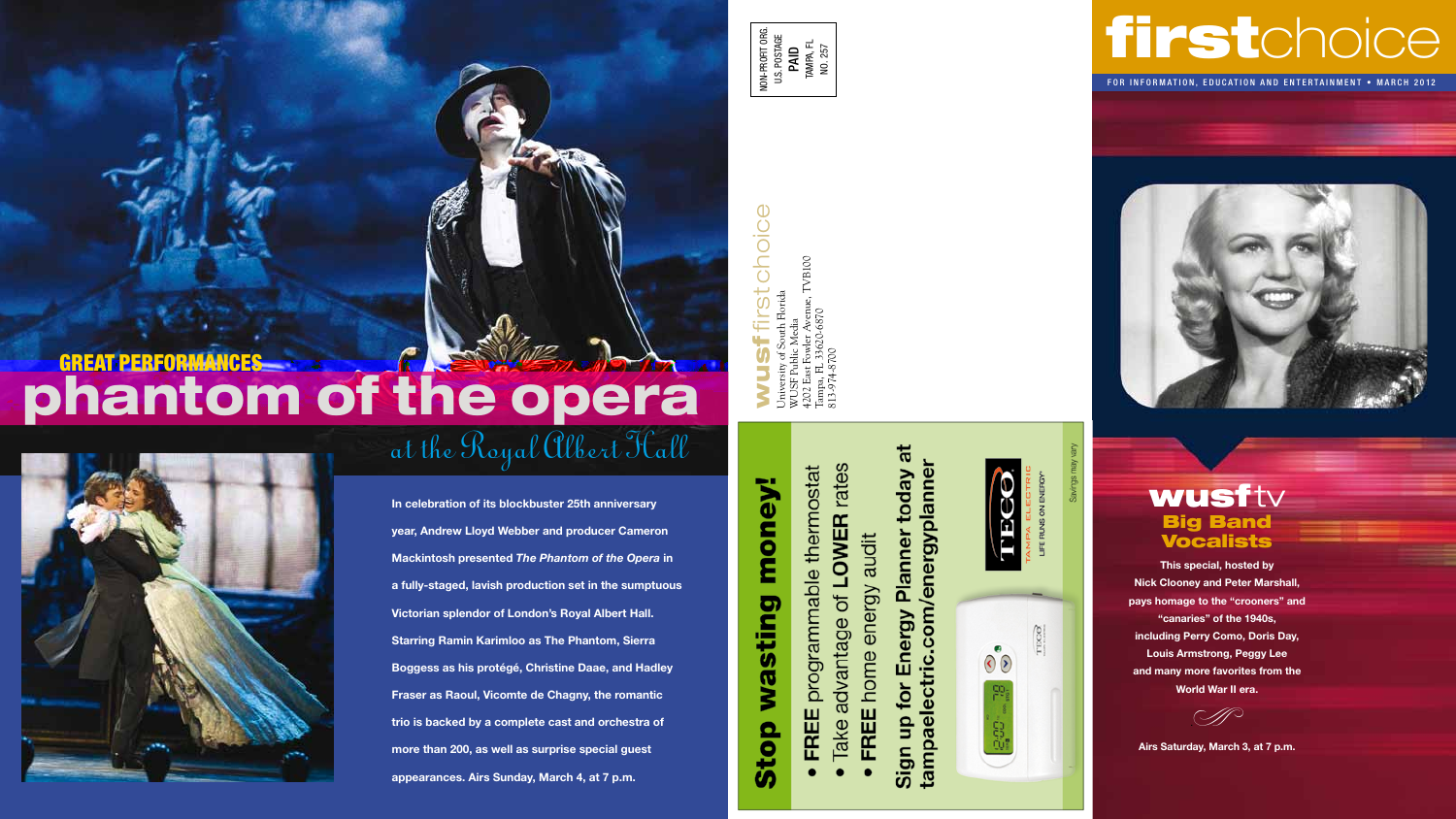# GREAT PERFORMANCES phantom of the opera



**In celebration of its blockbuster 25th anniversary year, Andrew Lloyd Webber and producer Cameron Mackintosh presented** *The Phantom of the Opera* **in a fully-staged, lavish production set in the sumptuous Victorian splendor of London's Royal Albert Hall. Starring Ramin Karimloo as The Phantom, Sierra Boggess as his protégé, Christine Daaé, and Hadley Fraser as Raoul, Vicomte de Chagny, the romantic trio is backed by a complete cast and orchestra of more than 200, as well as surprise special guest appearances. Airs Sunday, March 4, at 7 p.m.**